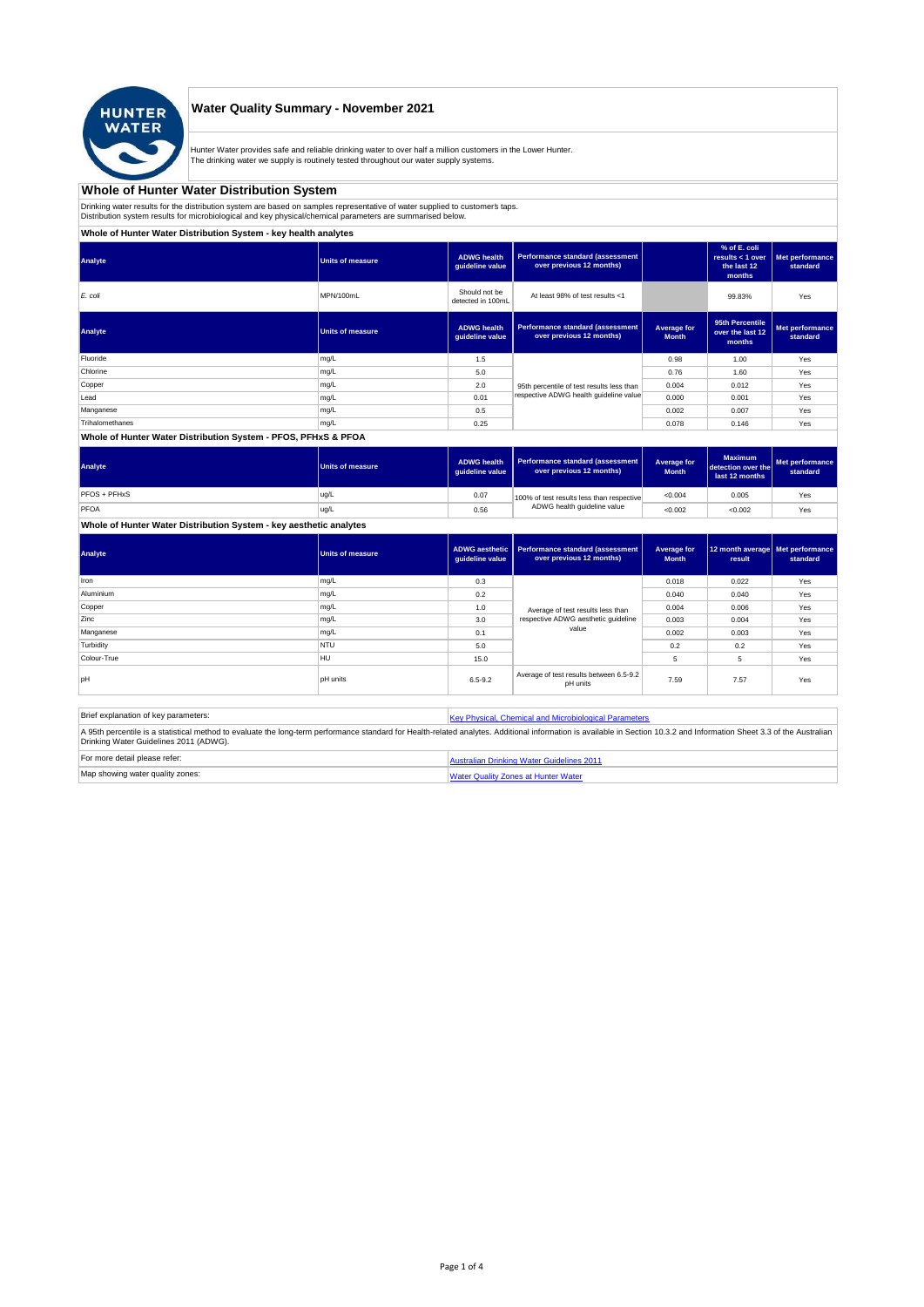# **Water Quality Zones**

| Anna Bay and Nelson Bay Zone - key health analytes |                  |                                       |                                                                     |                             |                                                           |                             |
|----------------------------------------------------|------------------|---------------------------------------|---------------------------------------------------------------------|-----------------------------|-----------------------------------------------------------|-----------------------------|
| Analyte                                            | Units of measure | <b>ADWG health</b><br>guideline value | <b>Performance standard (assessment</b><br>over previous 12 months) |                             | % of E. coli<br>results < 1 over<br>the last 12<br>months | Met performance<br>standard |
| E. coli                                            | MPN/100mL        | Should not be<br>detected in 100mL    | At least 98% of test results <1                                     |                             | 100.00%                                                   | Yes                         |
| Analyte                                            | Units of measure | <b>ADWG health</b><br>guideline value | <b>Performance standard (assessment</b><br>over previous 12 months) | Average for<br><b>Month</b> | 95th Percentile<br>over the last 12<br>months             | Met performance<br>standard |
| Fluoride                                           | mg/L             | 1.5                                   |                                                                     | 1.01                        | 1.05                                                      | Yes                         |
| Chlorine                                           | mg/L             | 5.0                                   |                                                                     | 0.77                        | 2.12                                                      | Yes                         |
| Copper                                             | mg/L             | 2.0                                   | 95th percentile of test results less than                           | 0.006                       | 0.012                                                     | Yes                         |
| Lead                                               | mg/L             | 0.01                                  | respective ADWG health guideline value                              | 0.000                       | 0.000                                                     | Yes                         |
| Manganese                                          | mg/L             | 0.5                                   |                                                                     | 0.002                       | 0.005                                                     | Yes                         |
| Trihalomethanes                                    | mg/L             | 0.25                                  |                                                                     | 0.055                       | 0.102                                                     | Yes                         |

**Anna Bay and Nelson Bay Zone - PFOS, PFHxS & PFOA**

| Analyte      | Units of measure | <b>ADWG health</b><br>quideline value | Performance standard (assessment<br>over previous 12 months) | <b>Average for</b><br><b>Month</b> | <b>Maximum</b><br>detection over the<br>last 12 months | Met performance<br>standard |
|--------------|------------------|---------------------------------------|--------------------------------------------------------------|------------------------------------|--------------------------------------------------------|-----------------------------|
| PFOS + PFHxS | ug/L             | 0.07                                  | 100% of test results less than respective                    | < 0.004                            | < 0.004                                                | Yes                         |
| PFOA         | ug/L             | 0.56                                  | ADWG health guideline value                                  | < 0.002                            | < 0.002                                                | Yes                         |

**Anna Bay and Nelson Bay Zone - key aesthetic analytes**

| Analyte     | Units of measure | guideline value | ADWG aesthetic   Performance standard (assessment<br>over previous 12 months) | Average for<br><b>Month</b> | 12 month average   Met performance<br>result | standard |
|-------------|------------------|-----------------|-------------------------------------------------------------------------------|-----------------------------|----------------------------------------------|----------|
| Iron        | mg/L             | 0.3             |                                                                               | 0.019                       | 0.023                                        | Yes      |
| Aluminium   | mg/L             | 0.2             |                                                                               | 0.039                       | 0.038                                        | Yes      |
| Copper      | mg/L             | 1.0             | Average of test results less than                                             | 0.006                       | 0.007                                        | Yes      |
| Zinc        | mg/L             | 3.0             | respective ADWG aesthetic quideline                                           | 0.003                       | 0.003                                        | Yes      |
| Manganese   | mg/L             | 0.1             | value                                                                         | 0.002                       | 0.003                                        | Yes      |
| Turbidity   | <b>NTU</b>       | 5.0             |                                                                               | 0.2                         | 0.2                                          | Yes      |
| Colour-True | <b>HU</b>        | 15.0            |                                                                               |                             | 5                                            | Yes      |
| pH          | <b>pH</b> units  | $6.5 - 9.2$     | Average of test results between 6.5-9.2<br>pH units                           | 7.40                        | 7.48                                         | Yes      |

**Chichester Zone - key health analytes**

| Analyte         | <b>Units of measure</b> | <b>ADWG health</b><br>guideline value | Performance standard (assessment<br>over previous 12 months) |                             | % of E. coli<br>results $<$ 1 over<br>the last 12<br>months | Met performance<br>standard |
|-----------------|-------------------------|---------------------------------------|--------------------------------------------------------------|-----------------------------|-------------------------------------------------------------|-----------------------------|
| E. coli         | MPN/100mL               | Should not be<br>detected in 100mL    | At least 98% of test results <1                              |                             | 99.79%                                                      | Yes                         |
| Analyte         | Units of measure        | <b>ADWG health</b><br>guideline value | Performance standard (assessment<br>over previous 12 months) | Average for<br><b>Month</b> | 95th Percentile<br>over the last 12<br>months               | Met performance<br>standard |
| Fluoride        | mg/L                    | 1.5                                   |                                                              | 0.97                        | 1.00                                                        | Yes                         |
| Chlorine        | mg/L                    | 5.0                                   |                                                              | 0.92                        | 1.49                                                        | Yes                         |
| Copper          | mg/L                    | 2.0                                   | 95th percentile of test results less than                    | 0.006                       | 0.010                                                       | Yes                         |
| Lead            | mg/L                    | 0.01                                  | respective ADWG health quideline value                       | 0.000                       | 0.001                                                       | Yes                         |
| Manganese       | mg/L                    | 0.5                                   |                                                              | 0.001                       | 0.007                                                       | Yes                         |
| Trihalomethanes | mg/L                    | 0.25                                  |                                                              | 0.053                       | 0.143                                                       | Yes                         |

**Chichester Zone - PFOS, PFHxS & PFOA**

| Analyte      | Units of measure | <b>ADWG health</b><br>guideline value | Performance standard (assessment<br>over previous 12 months) | Average for<br><b>Month</b> | <b>Maximum</b><br>detection over the<br>last 12 months | Met performance<br>standard |
|--------------|------------------|---------------------------------------|--------------------------------------------------------------|-----------------------------|--------------------------------------------------------|-----------------------------|
| PFOS + PFHxS | ug/L             | 0.07                                  | 100% of test results less than respective                    | < 0.004                     | < 0.004                                                | Yes                         |
| PFOA         | ug/L             | 0.56                                  | ADWG health guideline value                                  | < 0.002                     | < 0.002                                                | Yes                         |

**Chichester Zone - key aesthetic analytes**

| Analyte     | Units of measure | guideline value | ADWG aesthetic   Performance standard (assessment<br>over previous 12 months) | Average for<br><b>Month</b> | 12 month average   Met performance<br>result | standard |
|-------------|------------------|-----------------|-------------------------------------------------------------------------------|-----------------------------|----------------------------------------------|----------|
| Iron        | mg/L             | 0.3             |                                                                               | 0.016                       | 0.019                                        | Yes      |
| Aluminium   | mg/L             | 0.2             |                                                                               | 0.041                       | 0.040                                        | Yes      |
| Copper      | mg/L             | 1.0             | Average of test results less than                                             | 0.006                       | 0.006                                        | Yes      |
| Zinc        | mg/L             | 3.0             | respective ADWG aesthetic quideline                                           | 0.002                       | 0.002                                        | Yes      |
| Manganese   | mg/L             | 0.1             | value                                                                         | 0.001                       | 0.003                                        | Yes      |
| Turbidity   | <b>NTU</b>       | 5.0             |                                                                               | 0.2                         | 0.2                                          | Yes      |
| Colour-True | <b>HU</b>        | 15.0            |                                                                               | 5                           | 5                                            | Yes      |
| <b>bH</b>   | <b>DH</b> units  | $6.5 - 9.2$     | Average of test results between 6.5-9.2<br>pH units                           | 7.67                        | 7.68                                         | Yes      |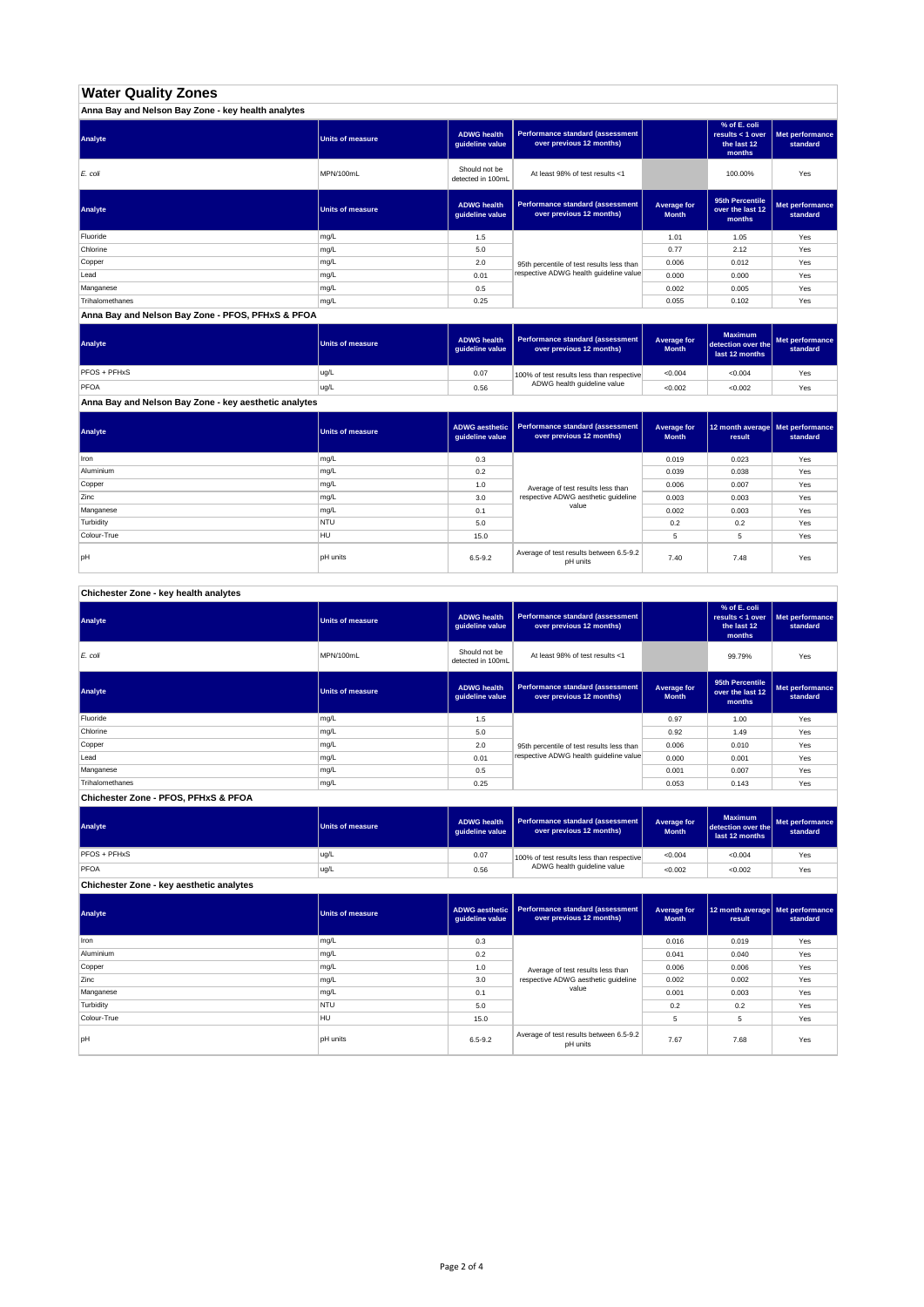| Grahamstown Zone - key health analytes |                         |                                       |                                                              |                             |                                                             |                             |
|----------------------------------------|-------------------------|---------------------------------------|--------------------------------------------------------------|-----------------------------|-------------------------------------------------------------|-----------------------------|
| Analyte                                | Units of measure        | <b>ADWG</b> health<br>guideline value | Performance standard (assessment<br>over previous 12 months) |                             | % of E. coli<br>results $<$ 1 over<br>the last 12<br>months | Met performance<br>standard |
| E. coli                                | MPN/100mL               | Should not be<br>detected in 100mL    | At least 98% of test results <1                              |                             | 99.79%                                                      | Yes                         |
| Analyte                                | <b>Units of measure</b> | <b>ADWG</b> health<br>quideline value | Performance standard (assessment<br>over previous 12 months) | Average for<br><b>Month</b> | 95th Percentile<br>over the last 12<br>months               | Met performance<br>standard |
| Fluoride                               | mg/L                    | 1.5                                   |                                                              | 0.98                        | 1.00                                                        | Yes                         |
| Chlorine                               | mg/L                    | 5.0                                   |                                                              | 0.61                        | 1.37                                                        | Yes                         |
| Copper                                 | mg/L                    | 2.0                                   | 95th percentile of test results less than                    | 0.003                       | 0.008                                                       | Yes                         |
| Lead                                   | mg/L                    | 0.01                                  | respective ADWG health guideline value                       | 0.000                       | 0.001                                                       | Yes                         |
| Manganese                              | mg/L                    | 0.5                                   |                                                              | 0.002                       | 0.006                                                       | Yes                         |
| Trihalomethanes                        | mg/L                    | 0.25                                  |                                                              | 0.093                       | 0.143                                                       | Yes                         |
| Grahamstown Zone - PFOS, PFHxS & PFOA  |                         |                                       |                                                              |                             |                                                             |                             |

#### **ADWG health guideline value Average for Month Maximum detection over the last 12 months Met performance standard** 0.07 100% of test results less than respective  $\sim 0.004$  0.005  $\sim$  Yes 0.56 <0.002 <0.002 Yes PFOS + PFHxS ug/L PFOA ug/L 100% of test results less than respective ADWG health guideline value **Analyte Performance standard (assessment <b>Performance standard (assessment Performance standard (assessment Performance standard (assessment Performance standard (assessment**

**Grahamstown Zone - key aesthetic analytes**

| Analyte     | <b>Units of measure</b> | quideline value | ADWG aesthetic   Performance standard (assessment  <br>over previous 12 months) | Average for<br><b>Month</b> | 12 month average   Met performance<br>result | standard |
|-------------|-------------------------|-----------------|---------------------------------------------------------------------------------|-----------------------------|----------------------------------------------|----------|
| Iron        | mg/L                    | 0.3             |                                                                                 | 0.017                       | 0.022                                        | Yes      |
| Aluminium   | mg/L                    | 0.2             |                                                                                 | 0.042                       | 0.050                                        | Yes      |
| Copper      | mg/L                    | 1.0             | Average of test results less than                                               | 0.003                       | 0.005                                        | Yes      |
| Zinc        | mg/L                    | 3.0             | respective ADWG aesthetic guideline                                             | 0.003                       | 0.004                                        | Yes      |
| Manganese   | mg/L                    | 0.1             | value                                                                           | 0.002                       | 0.003                                        | Yes      |
| Turbidity   | <b>NTU</b>              | 5.0             |                                                                                 | 0.2                         | 0.2                                          | Yes      |
| Colour-True | HU                      | 15.0            |                                                                                 | 5                           | 5                                            | Yes      |
| pH          | <b>pH</b> units         | $6.5 - 9.2$     | Average of test results between 6.5-9.2<br>pH units                             | 7.57                        | 7.51                                         | Yes      |

### **ADWG health guideline value % of E. coli results < 1 over the last 12 months Met performance standard** Should not be<br>detected in 100ml detected in 100mL 100.00% Yes *E. coli* MPN/100mL At least 98% of test results <1 **ADWG health guideline value Average for Month 95th Percentile over the last 12 months Met performance standard** mg/L 95.0 percentile of test results less than percentile of test respective ADWG health guideline value of the metalline of the metalline value of the metalline value of the metalline value of the metalline value of the m **ADWG health guideline value Average for Month # Maximum detection over the last 12 months Met performance standard** 0.07 100% of test results less than respective  $\sim 0.004$   $\sim 0.004$  Yes 0.56 <0.002 <0.002 Yes **ADWG aesthetic guideline value Average for Month 12 month average result Met performance standard** 5.0 0.3 0.2 Yes Average of test results less than respective ADWG aesthetic guideline pH units 6.5-9.2 Average of test results between 6.5-9.2 8.03 8.02 Yes<br>Average of test results between 6.5-9.2 8.03 8.02 Yes **Gresford Zone - key aesthetic analytes Analyte Performance standard (assessment Performance standard (assessment Performance standard (assessment Performance standard (assessment performance standard (assessment**) **Turbidity** NTU value **PFOS + PFHxS** ug/L PFOA ug/L 100% of test results less than respective ADWG health guideline value **Gresford Zone - PFOS, PFHxS & PFOA Analyte Performance standard (assessment <b>Performance standard (assessment Performance standard (assessment Performance standard (assessment performance standard (assessment Analyte Performance standard (assessment <b>Performance standard (assessment Performance standard (assessment Performance standard (assessment Performance standard (assessment Gresford Zone - key health analytes Analyte Performance standard (assessment Performance standard (assessment Performance standard (assessment Performance standard (assessment performance standard (assessment**